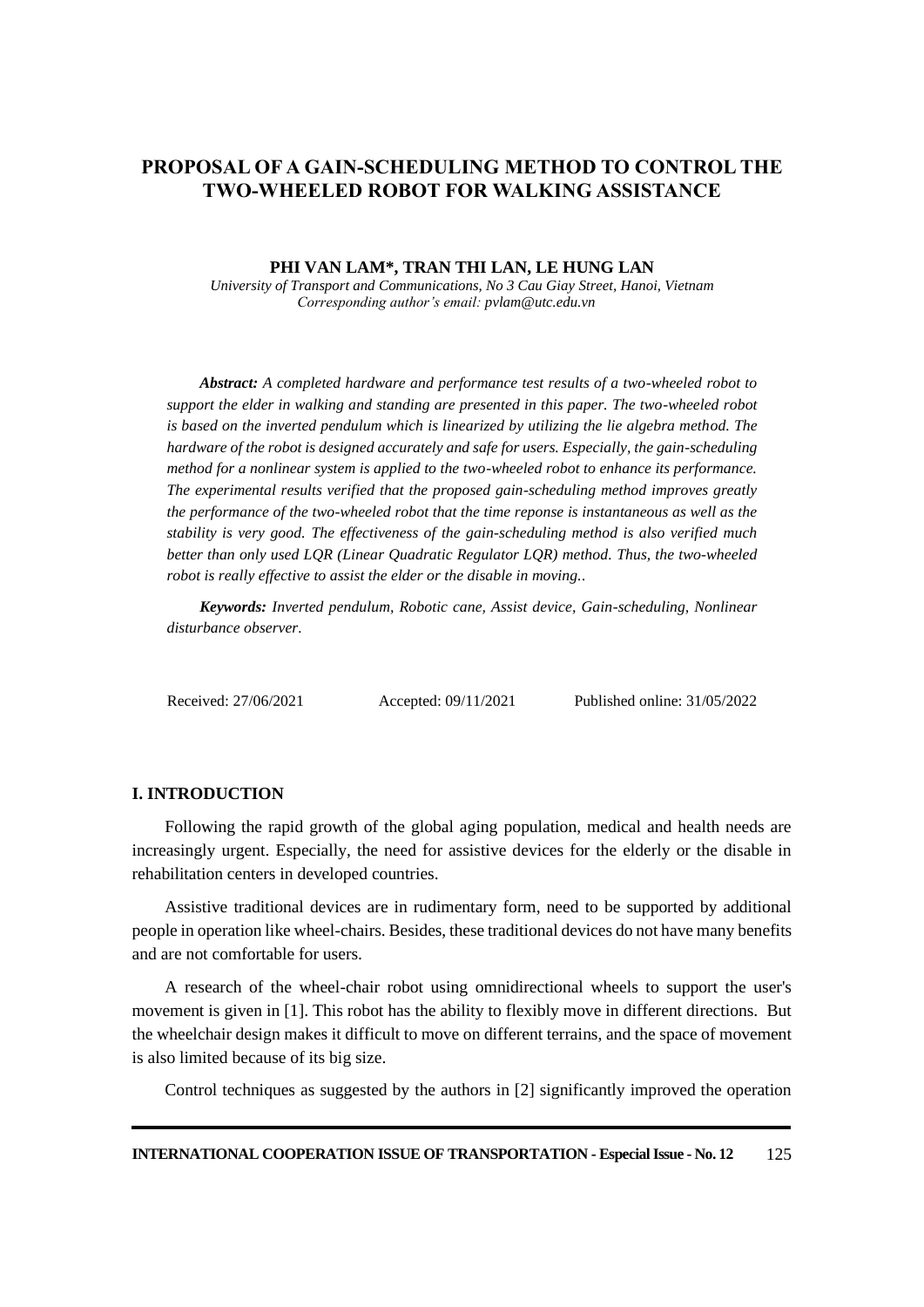performance of the robot to assist patients at rehabilitation centers to restore mobility, but the robot has many limitations such as cumbersome and complex structure to move.

In order to enhance the versatility of assistive devices in rehabilitation centers, the authors in [3] have presented a new robot model in the form of three wheels, but it is also quite cumbersome and can not move on rough terrains with a low friction.

In addition, a miniaturized form of the 3-wheels robot model was further studied in [4]. Remarkable results were achieved such as the applicability of the position controller for the robot control problem. The robot adopts multi-directional wheels to help support the user more flexibly. However, the robot can not support in outsides environment.

Another robot was designed to help the user maintain an upright state by lifting the body by two extra legs attached to the human body, which is quite stable and useful, but attaching the device to the user becomes cumbersome and less flexible in practice. This robot is also shown similarly to devices presented in [10-11]. These devices are attached to the user's leg joints leading to uncomfortable feelings. These models may be only applied at rehabilitation centers.

The omnidirectional 3-wheel robot model in [13] was developed to enhance interaction between the user and the robot as well as make more assistance for the user from the robot with positive feedbacks. However, reducing the robot demension is still challenging, and the operation of the robot in real environment is limited.

The motion balance of the nonlinear system has been researched and developed in [5], and applied quite well and effectively on the inverted pendulum model. Next, the development of this research in [6], based on the nonlinear disturbance monitoring system, makes the motion control of the robot become more flexible, depending on the influence (force) of the user. The results in [5] and [6] were developed in [7-8] with experiments on different inverted pendulum models such as 1-wheeled stick robot [7] and 2-wheeled stick robot [8]. However, different impacts from users have not been studied and tested on these robots.

The application of the nonlinear disturbance observer to the inverted pendulum model was analyzed and applied in [12] with reliable results, but the user's impacts in motion at different angle positions have not been considered. Thus, this proposed model is still not suitable in maintianing balance for the user when moving.

In order to enhance the response of the control system in different operation environments with a high accuracy, a gain scheduling method was proposed in [14-15] for a nonlinear control system. Thanks to this method, the nonlinear control system works more flexibly and smoothly. The gain scheduling method has been studied and applied on the inverted pendulum model in [16] and good simulation results were achieved in different deviation angles, however, the verification of this controller has not been proven on a real model.

Control methods such as PID, LQR and MPC for the inverted pendulum model of the twowheeled robot have been studied and tested in [17]. The robot works well with the robot's deviation around the equilibrium point (approximately zero point). However, in order to apply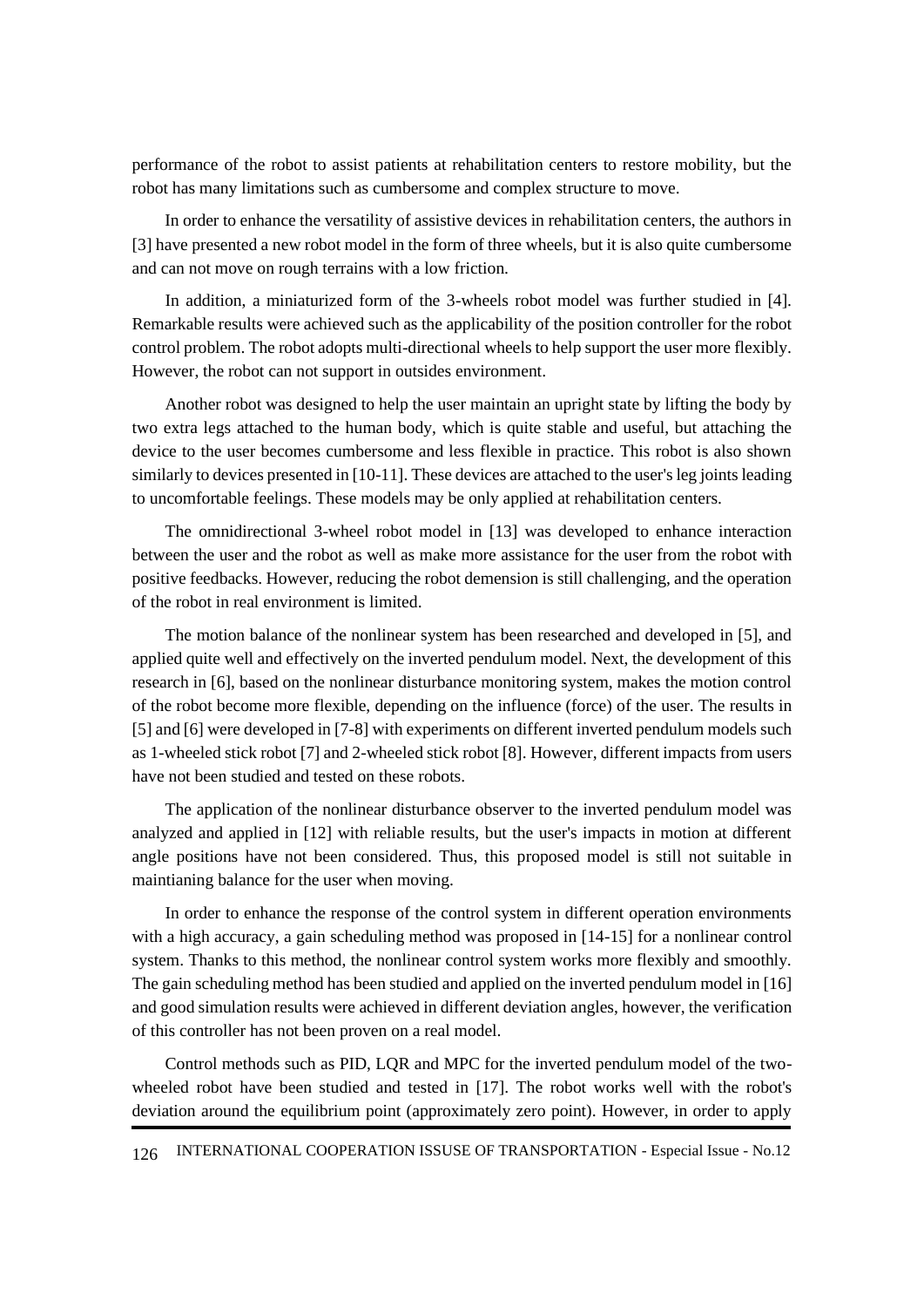the robot in real life to support the user, the deviation of the robot has to be much bigger than rezo, not only around the equilibrium point. In this paper, this disadvantage will be solved and tested on a real robot.

From the above studies, this paper will propose a new gain-scheduling method for a nonlinear system, and then, it is applied on a two-wheeled robot based on an inverted pendulum model to improve the responsibility of the robot depending on the behavior of the user without falling down. The performance of the controller of the two-wheeled walker is verified by experimental results which show that the two-wheeled robot is really useful to support the elder or the disable in walking or standing.

The paper is organized as follows: Section 2 presents designed hardware model in detail. The mathematical models of the two-wheeled robot are alalyzed, and the proposed gain-scheduling method is also presented in Section 3. The performance of the proposed gain-scheduling method applied to the two-wheeled robot verified by experiments and measured results on real users is shown in Section 4.

## **II. HARDWARE DESIGN OF THE TWO-WHEELED ROBOT**

In this Section, the hardware of the two-wheeled robot is revealed. First, the robot is drawn by the software Solidworks as shown in Fig. 1 (a). The robot consists of a center controller, brushless motor controllers, a lithium battery, a charge controller circuit, a communication circuit, and an accelerometer sensor. The robot is based on the mathematical model the inverted pendulum in Figure 1(b). The complete hardware design for the two-wheeled robot is shown in Figure 1 (c) after the basic parts of the two-wheeled robot are designed, and the mechanical processing is made by 304 stainless steel frames for durability and stability in use.

l



*(a) Designed of two-wheeled robot in Solidworks*



*(c) Actual two-wheeled robot after manufacturing*

*model Figure 1. The two-wheeled robot.*

*(b) Analysis of inverted pendulum* 

r  $\boldsymbol{0}$ 

First, the central controller handles control algorithms, collects information from sensors and

*x*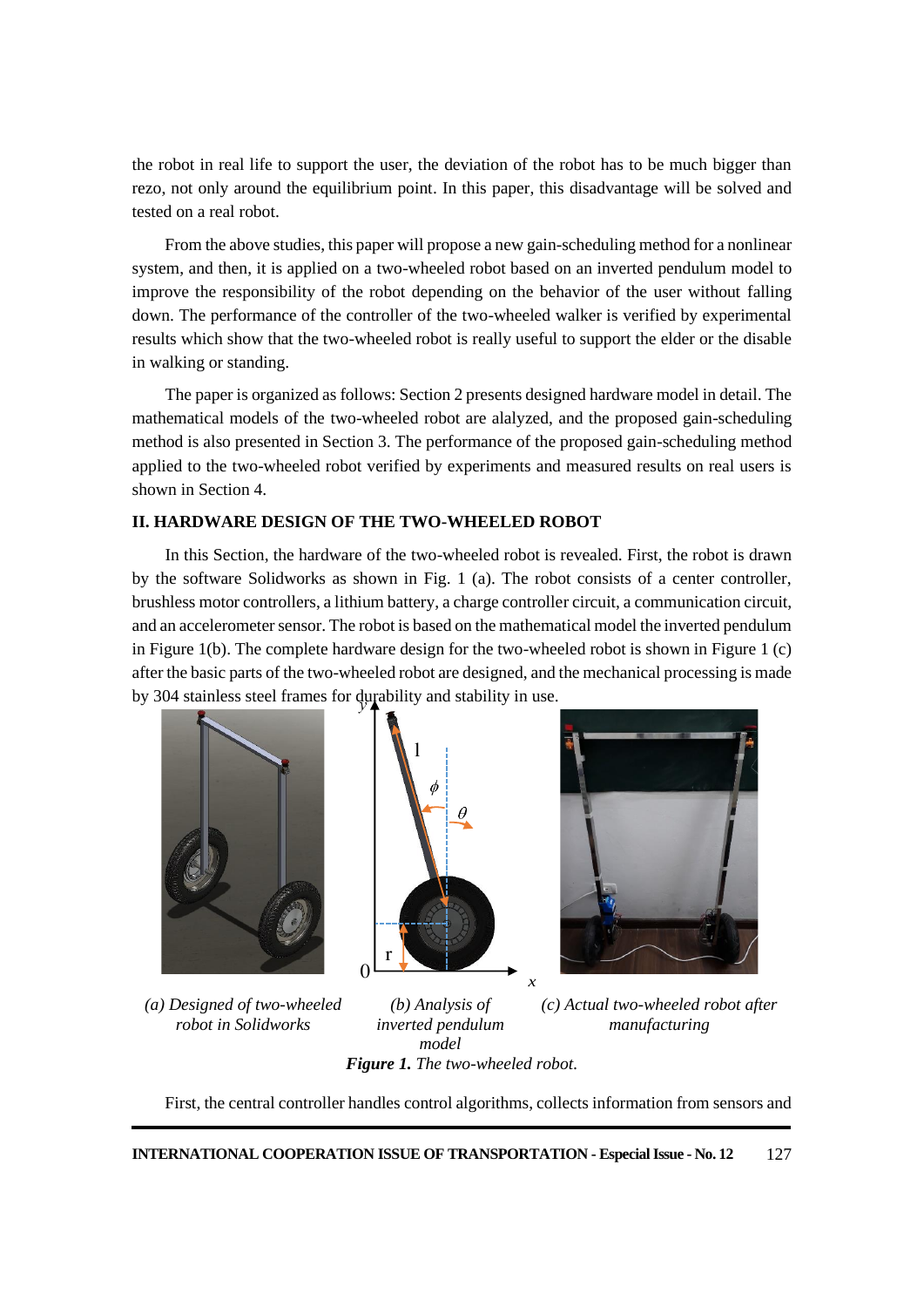gives control commands to the motion motor. It is an embedded computer Raspberry Pi 3 Model  $B +$  with 2GB RAM and 16GB memory as shown in Figure 2(a).



*Figure 2. Center controller (a) and block diagram of motor driver (b).*

The second component is ESCON-70/10 brushless motor controllers which are responsible for receiving analog control signals from the central controller to control the position of the wheels through the current ranging from -10A to 10A with the input voltage between 0VDC and 70VDC as shown in Figure 3.

The lithium battery and the charge controller circuit are other components to provide stable current and voltage for the system in the range of 40VDC, 2300mAh/10Cells. Moreover, the charge controller circuit is equipped with a short-circuit protection circuit to protect the battery while charging as shown in Figure 4.



*Figure 3. Battery protection circuit (a) and communication circuit with the center controller (b).*

128 INTERNATIONAL COOPERATION ISSUSE OF TRANSPORTATION - Especial Issue - No.12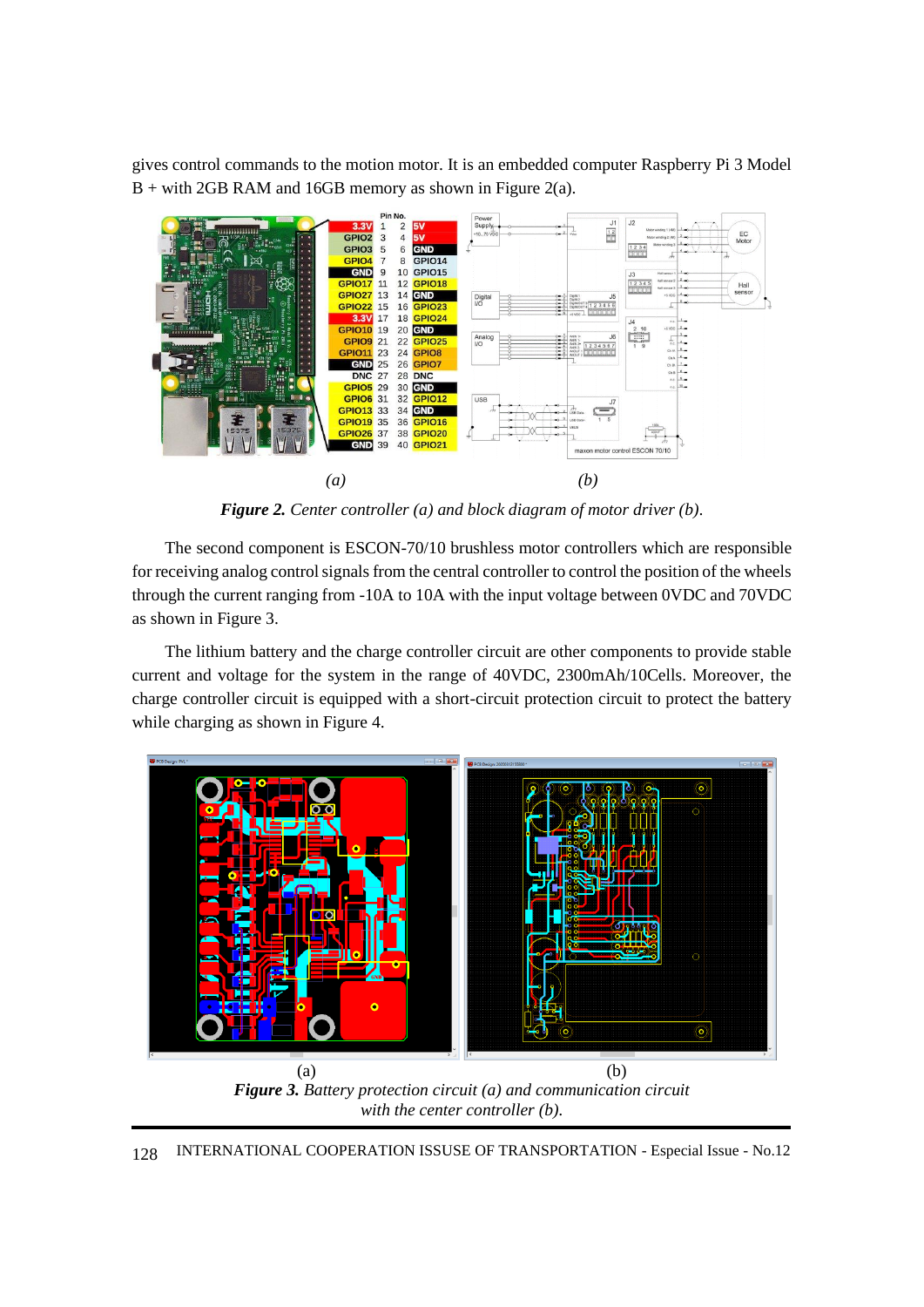To communicate between the central controller and the motor controller as well as the sensors, a communication circuit is designed by using a chip DAC4822. This chip has output analog channels with I2C interface to connect to the accelerometer sensor MPU6050 as shown in Figure. 4



To accurately measure the rotation angle as well as the speed of the robot, an accelerometer sensor MCU6050 is used to detect deviations and accelerations. Besides, the accuracy level of measurements is improved thanks to the addition of a programable Kalman filter.

## **III. MOTION EQUATIONS OF THE TWO-WHEELED ROBOT**

Figure 1 (b) shows motion principle of the two-wheeled robot. Motion equations of the twowheeled robot are based on the Lagrangian equation as follows:

$$
\frac{d}{dt}\left(\frac{\partial L}{\partial \dot{q}}\right) - \frac{\partial L}{\partial q} = \tau
$$
\n(1)

where  $L$  is the Lagrangian,  $q$  and  $d$  is the generalized coordinate and disturbance vector corresponds to  $\phi$  and  $\theta$  respectively.  $H_{ij}$  is an element of the inertia matrix,  $b_i$  are nonlinear terms, and other symbols are given in Table 1.

| <b>Explanation</b>           | <b>Symbol</b>                 | Unit        | <b>Explanation</b>        | <b>Symbol</b>    | Unit |
|------------------------------|-------------------------------|-------------|---------------------------|------------------|------|
| Inertia of rod               | $J_{\scriptscriptstyle \phi}$ | $kg.m^2$    | Angle of wheel            | $\theta$         | rad  |
| Inertia of wheel             | $J_{\theta}$                  | $kg.m^2$    | Angle of rod              | Ø                | rad  |
| Gravitational acceleration   | g                             | $m/s^2$     | Actuation torque          | $\tau$           | N.m  |
| Viscous friction coefficient | $D_{\scriptscriptstyle \phi}$ |             | $N.m.s/rad$   Mass of rod | $\boldsymbol{m}$ | kg   |
| of rod                       |                               |             |                           |                  |      |
| Viscous friction coefficient | $D_{\theta}$                  | N.m.s / rad | Mass of wheel             | M                | kg   |
| of wheel                     |                               |             |                           |                  |      |

*Table 1. Explanation of symbols.*

The transfer function matrix of the robot is described as follows:

$$
\begin{bmatrix} H_{11} & H_{12} \\ H_{21} & H_{22} \end{bmatrix} \begin{bmatrix} \ddot{\phi} \\ \ddot{\theta} \end{bmatrix} + \begin{bmatrix} b_1 \\ b_2 \end{bmatrix} = \begin{bmatrix} 0 \\ \tau \end{bmatrix}
$$
 (2)

where the elements of the motion equations of the two-wheeled robot can be calculated by: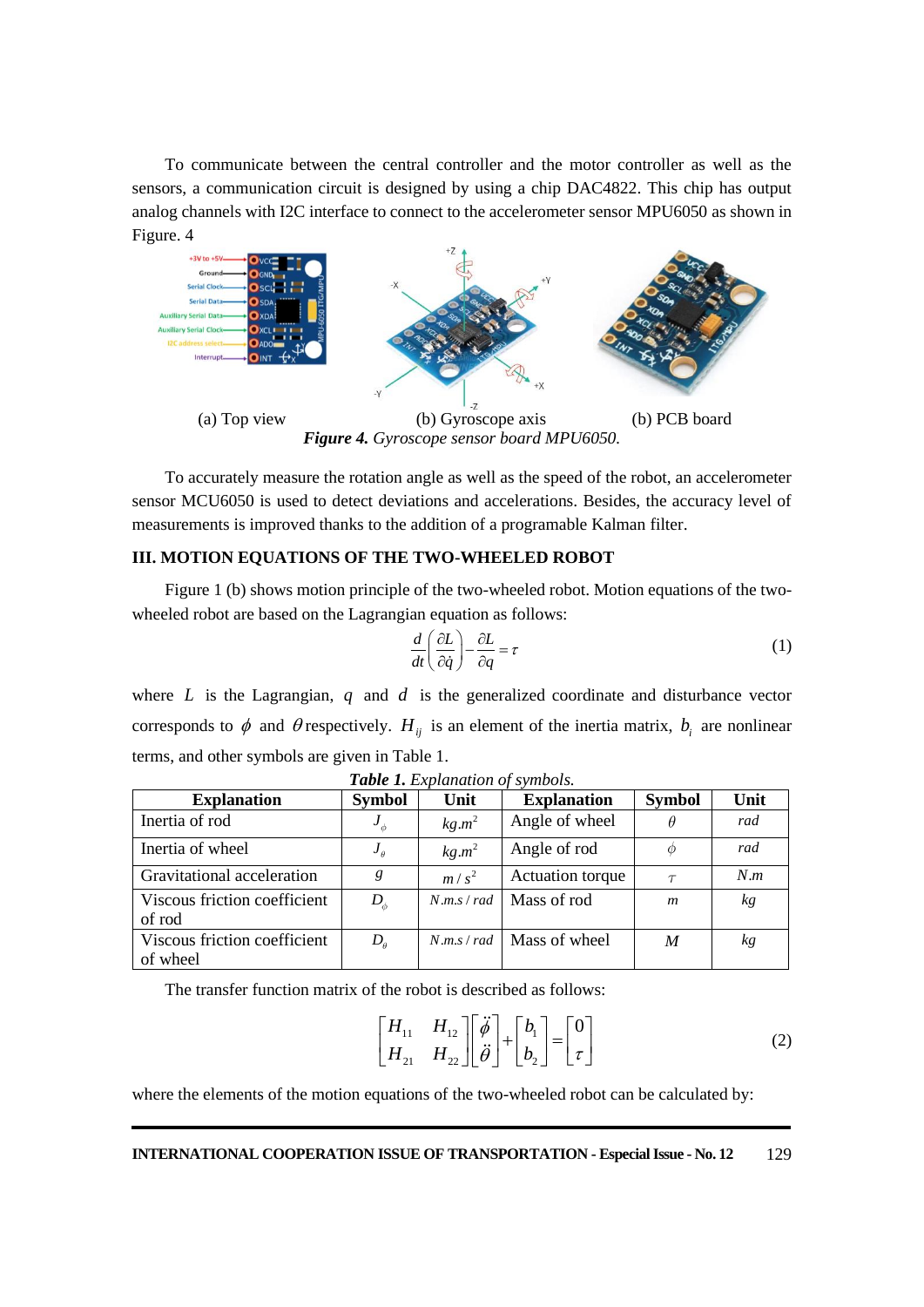$$
H_{11} = J_{\theta} + (M+m)r^2 + 2mrl\cos\phi + J_{\phi} + ml^2
$$
 (3)

$$
H_{11} = J_{\theta} + (M + m)r' + 2mrt \cos \psi + J_{\phi} + mt
$$
\n(3)  
\n
$$
H_{12} = H_{21} = -J_{\theta} - (M + m)r^{2} - mrl \cos \phi
$$
\n(4)

$$
H_{22} = J_{\theta} + (M + m)r^2
$$
 (5)

$$
b_1 = -\dot{\phi}^2 mrl \sin \phi - mgl \sin \phi + D_{\phi}\dot{\phi}
$$
 (6)

$$
b_2 = \dot{\phi}^2 mrl \sin \phi + D_\theta \dot{\theta} \tag{7}
$$

The required torque applied to the motor axis of the two-wheeled robot is calculated from the equation below:

$$
\tau = (H_{22} - \frac{H_{12}H_{21}}{H_{11}})u - \frac{H_{21}}{H_{11}}b_1 + b_2
$$
\n(8)

Therefore, the linear equations of the nonlinear system of an inverted pendulum model are described in [7] will be re-presented as below:

$$
y^{(0)} = \int_{0}^{\phi} \frac{H_{11}}{H_{12}} d\phi + \theta
$$
 (9)

$$
y^{(1)} = \frac{H_{11}}{H_{12}} \dot{\phi} + \dot{\theta}
$$
 (10)

$$
y^{(2)} = \frac{\partial}{\partial \phi} \frac{H_{11}}{H_{12}} \dot{\phi}^2 - \frac{b_1}{H_{12}}
$$
 (11)

$$
y = \frac{\partial}{\partial \phi} \frac{\partial}{H_{12}} \phi - \frac{H_{12}}{H_{12}} \phi
$$
(11)  

$$
y^{(3)} \simeq \frac{\partial^2}{\partial \phi^2} \frac{H_{11}}{H_{12}} \dot{\phi}^3 - \frac{\partial}{\partial \phi} \frac{b_1}{H_{12}} \dot{\phi} - 2(\frac{\partial}{\partial \phi} \frac{H_{11}}{H_{12}}) \frac{b_1}{H_{11}} \dot{\phi})
$$
(12)

For simplicity in programming and analyzing, the expansion with the rank of the derivative of fourth is used, then the input value of the nonlinear controller is given by:

$$
u = \frac{v - L_f^4 h(x)}{L_g L_f^3 h(x)}
$$
(13)

$$
u = \frac{v - L_f \, n(x)}{L_g L_f^3 h(x)}
$$
(13)  

$$
L_g L_f^3 h(x) = -3 \frac{\partial^2}{\partial \phi^2} \frac{H_{11}}{H_{12}} \frac{H_{12}}{H_{11}} \dot{\phi}^2 + \frac{\partial}{\partial \phi} \frac{b_1}{H_{12}} \frac{H_{12}}{H_{11}} + 2 \frac{\partial}{\partial \phi} \frac{H_{11}}{H_{12}} \frac{H_{12}}{H_{11}} b_1
$$
(14)  

$$
\frac{a}{b^2} \frac{b_1}{H_{12}} \dot{\phi}^2 + \frac{\partial^3}{\partial \phi^3} \frac{H_{11}}{H_{12}} \dot{\phi}^4 - 5(\frac{\partial^2}{\partial \phi^2} \frac{H_{11}}{H_{12}}) \frac{b_1}{H_{11}} \dot{\phi}^2 - 2 \frac{\partial}{\partial \phi} \frac{H_{11}}{H_{12}} \frac{\partial}{\partial \phi} \frac{b_1}{H_{11}} \dot{\phi}^2 + \frac{\partial}{\partial \phi} \frac{b_1}{H_{12}} \frac{b_1}{H_{11}} + 2 \frac{\partial}{\partial \phi} \frac{H_{11}}{H_{12}} \left(\frac{\partial}{\partial \phi} \frac{H_{11}}{H_{12}}\right) b_1 \frac{b_1}{H_{12}} \dot{\phi}^2 - 2 \frac{\partial}{\partial \phi} \frac{H_{11}}{H_{12}} \frac{\partial}{\partial \phi} \frac{b_1}{H_{11}} \dot{\phi}^2 + \frac{\partial}{\partial \phi} \frac{b_1}{H_{12}} \frac{b_1}{H_{11}} + 2 \frac{\partial}{\partial \phi} \frac{H_{11}}{H_{12}} \left(\frac{\partial}{\partial \phi} \frac{H_{11}}{H_{12}}\right) b_1 \frac{b_1}{H_{12}} \dot{\phi}^2 - 2 \frac{\partial}{\partial \phi} \frac{H_{11}}{H_{12}} \frac{\partial}{\partial \phi} \frac{b_1}{H_{12}} \dot{\phi}^2 + \frac{\partial}{\partial \phi} \frac{b_1}{H_{12}} \frac{b_1}{H_{12}} \dot{\phi}^2 + \frac{\partial}{\partial \phi} \frac{H_{11
$$

$$
L_{g}L_{f}{}^{3}h(x)
$$
\n
$$
L_{g}L_{f}{}^{3}h(x) = -3\frac{\partial^{2}}{\partial\phi^{2}}\frac{H_{11}}{H_{12}}\frac{H_{12}}{H_{11}}\dot{\phi}^{2} + \frac{\partial}{\partial\phi}\frac{b_{1}}{H_{12}}\frac{H_{12}}{H_{11}} + 2\frac{\partial}{\partial\phi}\frac{H_{11}}{H_{12}}\frac{H_{12}}{H_{11}}b_{1}
$$
\n
$$
L_{f}{}^{4}h(x) = -\frac{\partial^{2}}{\partial\phi^{2}}\frac{b_{1}}{H_{12}}\dot{\phi}^{2} + \frac{\partial^{3}}{\partial\phi^{3}}\frac{H_{11}}{H_{12}}\dot{\phi}^{4} - 5(\frac{\partial^{2}}{\partial\phi^{2}}\frac{H_{11}}{H_{12}})\frac{b_{1}}{H_{11}}\dot{\phi}^{2} - 2\frac{\partial}{\partial\phi}\frac{H_{11}}{H_{12}}\frac{\partial}{\partial\phi}\frac{b_{1}}{H_{12}}\dot{\phi}^{2} + \frac{\partial}{\partial\phi}\frac{b_{1}}{H_{12}}\frac{b_{1}}{H_{11}} + 2\frac{\partial}{\partial\phi}\frac{H_{11}}{H_{12}}\left(\frac{b_{1}}{H_{11}}\right)^{2}
$$
\n(15)

Thus, the coefficient of the basic feedback loop controller is defined as:

$$
v = -\sum_{i=0}^{3} \lambda_i (y^{(i)} - y_{ref}^{(i)})
$$
 (16)

Moreover, the input value of the nonlinear controller in Equation (13) can be represent as <br>  $\lambda_n(y_r^{(0)} - y^{(0)}) + \lambda_n(y_r^{(1)} - y^{(1)}) + W_{cr} \lambda_n(y_r^{(2)} - y^{(2)}) + \lambda_n(y_r^{(3)} - y^{(3)}) + (L_r^4 h(x) - L_r^4 h(x)$ below:

Moreover, the input value of the nonlinear controller in Equation (13) can be represent as  
\n
$$
u = \frac{\lambda_0 \left( y_r^{(0)} - y^{(0)} \right) + \lambda_1 \left( y_r^{(1)} - y^{(1)} \right) + W_{CT} \lambda_2 \left( y_r^{(2)} - y^{(2)} \right) + \lambda_3 \left( y_r^{(3)} - y^{(3)} \right) + \left( L_f^4 h(x) - L_f^4 h(x) \right)}{L_g L_f^3 h(x)}
$$
\n(17)

# 130 INTERNATIONAL COOPERATION ISSUSE OF TRANSPORTATION - Especial Issue - No.12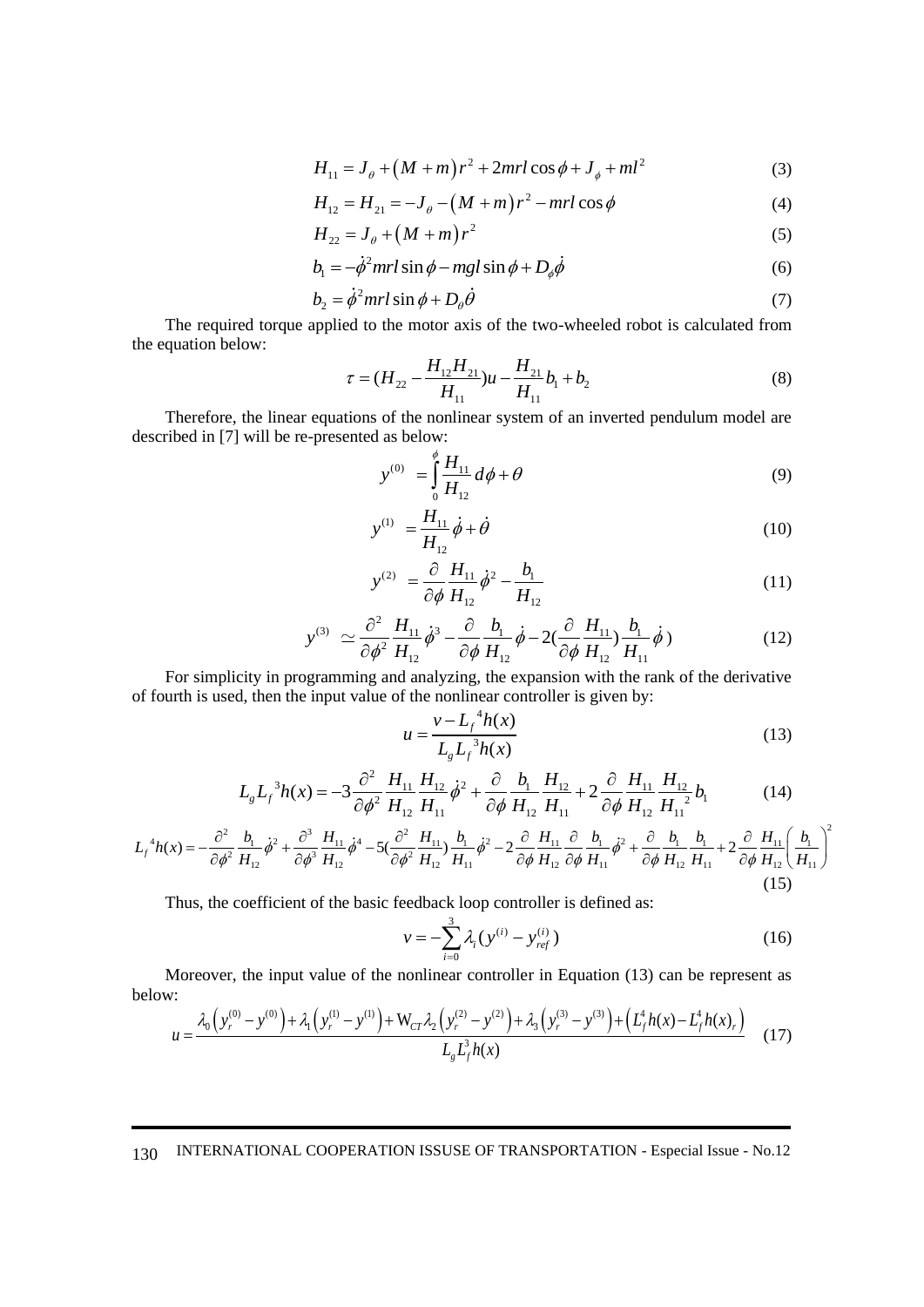In this research, we focus on scheduling the gain  $W_{CT}$  in Equation (17), this coefficient lirectly affects the robot's acceleration to support the user maintain balancing. The proposed law of the gain-scheduling method of the gain-scheduling method is determined by as follows:

directly affects the robot's acceleration to support the user maintain balancing. The proposed law W = 5.0; W = 8.0; else if (abs(phi) < 0.02 && abs(phi) > 0.01) W = 6.0; else if (abs(phi) < 0.03 && abs(phi) > 0.02) W = 7.0; *CT CT CT* ) else if (abs(phi) < 0.05 && abs(phi) > 0.04) W = 9.0; else if (abs(phi) < 0.06 && abs(phi) > 0.05) W = 15.0; *CT CT CT* (18)

By using this law, we can programing on the center controller with a C/C++ langue to control the two-wheeled robot following the behaviors of the users without falling. All of the experimental results have shown in chapter 4 below.

## **IV. EXPERIMENTAL RESULTS**

The proposed gain-scheduling method is tested on the hardware model with a real user as shown in Figure 5. The two-wheeled robot firmly stands by itself without any support from the outside (Fig. 5-a). The real user is supported by the two-wheeled robot to maintain balancing as shown in Fig. 5-b. In this test, the user applied a force to move the two-wheeled robot forward and backward to check the position response of the two-wheeled robot in accordance with the user's behavior.



*(a) Self-balancing (b) Supported user maintain balancing Figure 5. Test the proposed gain-scheduling method on the two-wheeled robot: the selfbalancing robot (a) and the robot supports the user to maintain balancing (b).*

Results without using the proposed gain-scheduling method in Figure 6 show that when the user exerts a force on the two-wheeled robot to move forward and backward, the position response of the two-wheeled robot is very slow and values of the gain  $u$  of the controller is just enough to keep the robot in the equilibrium. At aroud  $0.4s$ :  $0.5s$  the robot can support the user to stable  $(\theta = 0.0 rad, \phi = 0.0 rad)$  without moving as a standing mode of the system.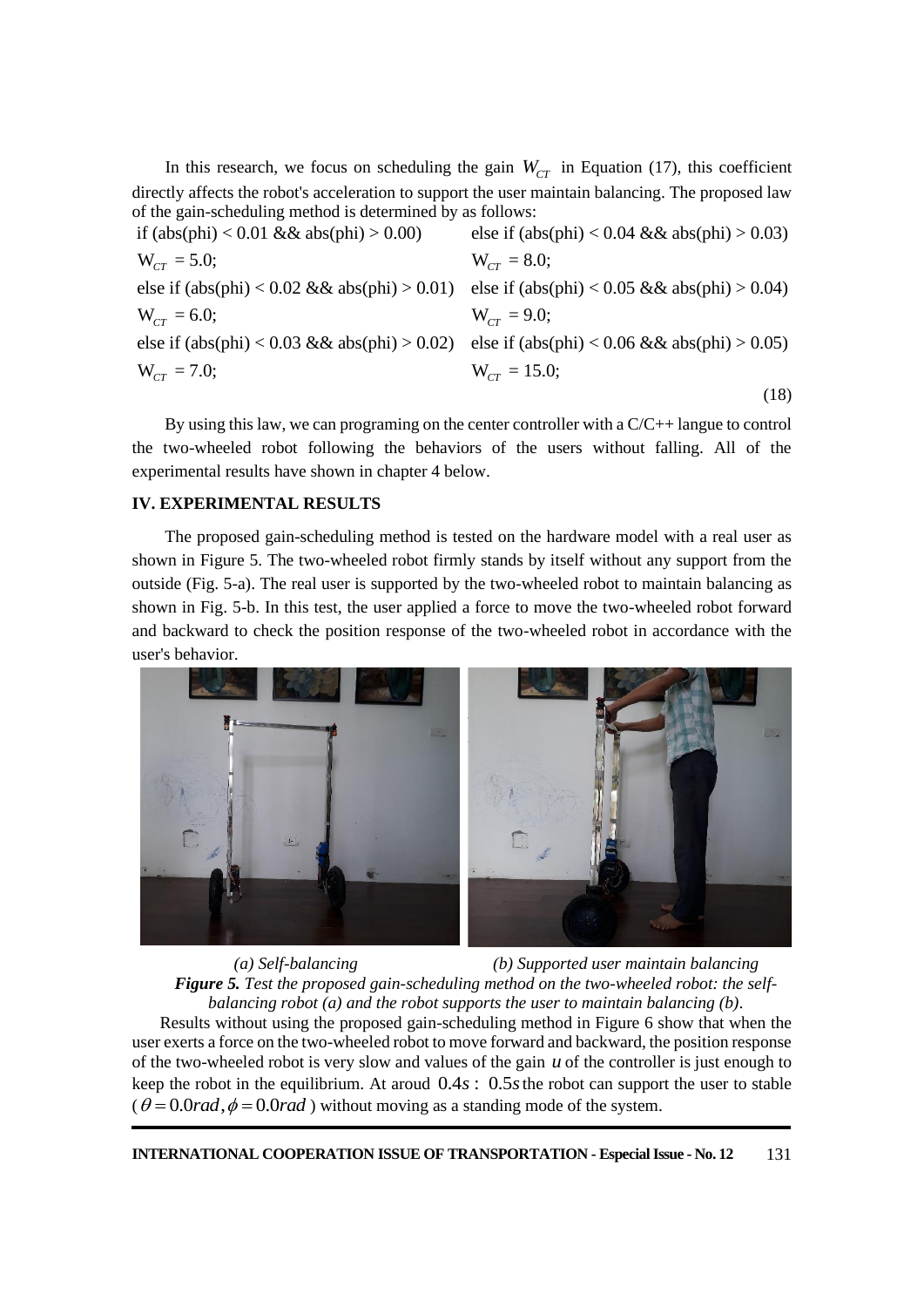

*Figure* **6.** The angle of the rod ( $\phi$ ) and the angle of the wheel ( $\theta$ ) of the two-wheeled robot *without using the gain-scheduling method.*

Specifically, in Figure 6 at the  $1.5s$  when the robot's  $\phi$  angle decreases from about 0.18*rad* to  $0.0rad$ , the  $\theta$  angle of the robot is still at the upper state of  $0.08rad$  and starts declining following the deflection angle of the robot. However, the delay between two signals is too big about 0.15 seconds, which proves that the feedback of the robot's state relative to the user's position is not stable to maintain balancing for the user or put the user in danger.



*Figure* 7. The angle of the rod ( $\phi$ ) and the angle of the wheel ( $\theta$ ) of the two-wheeled robot *with the gain-scheduling method.*

Contrary to the results in Figure 6, when the gain-scheduling method is applied to control the two-wheeled robot, the robot's response to the user's behavior is greatly improved. The robot reponses instantaneously to the user's impact as shown in Figure 7. In detail, at the 0.7*s* when the angle of the rod and the angle of the wheel of the two-wheeled robot is at about −0.025*rad* . When the user makes a force on the robot, the deflection angle of the rod increases, and the position of the robot also follows immediately. It proves that the two-wheeled robot's response to the user's impact is instantaneous, suitable for the application of the two-wheeled robot to assist the user in stabilizing the balance while moving.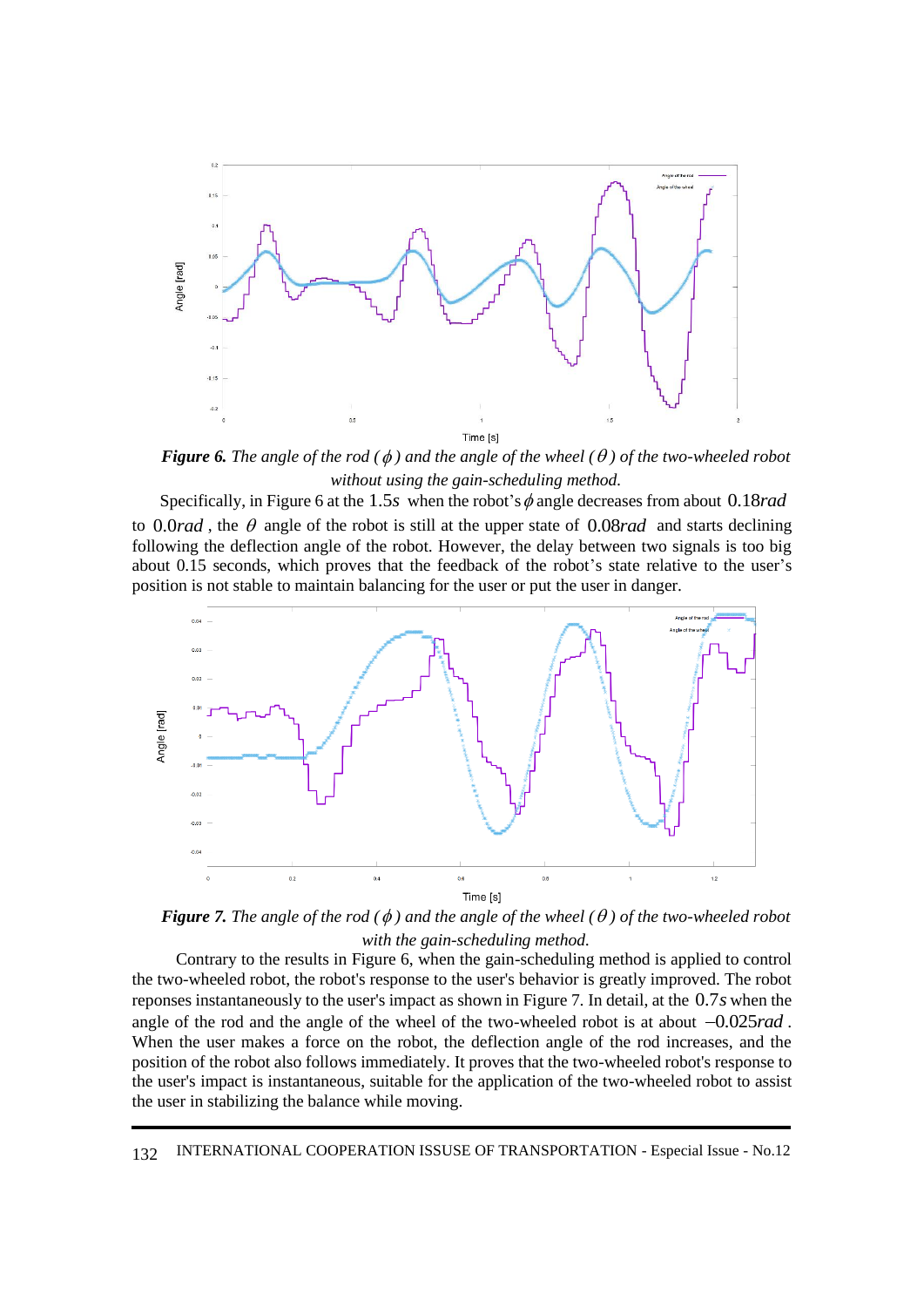

*Figure 8. Feedback of the two-wheeled robot in cases with and without the gain-scheduling method.*

Figure 8 shows the deflection angle of the robot in two cases with and without applying the gain-scheduling method on the robot model when the user moves forward and backward around the equilibrium position of the robot. Specifically, the results with the gain-scheduling method in Fig. 8 (a) show that the deflection angle of the robot and the deflection angle of the wheel are similar when the gain-scheduling method is applied. These two values closely follow each other in the entire test period even the deflection angle of the robot is far from the equilibrium point. On the contrary, in the case without using the gain-scheduling method, the results in Fig. 8 (b) reveal that when the deflection angle of the robot body oscillates far from the equilibrium position, the feedback on the deflection angle of the wheel only responds to about 60% compared to the deflection angle of the robot. This leads to the assistance from the robot to the user being unstable and dangerous to the user. Thereby proving that the application of the gain-scheduling method to control the proposed robot is highly effective.

Next, in order to verify the performance of the gain-scheduling method, the proposed twowheeled robot will be tested with the LQR method [17], which is one of the most popular method to control the robot based on the inverted pendulum. The system matrices are required and are obtained as:

$$
A = \begin{bmatrix} 0 & 1 & 0 & 0 \\ 0 & -0.0605 & 96.0703 & -139.2679 \\ 0 & 0 & 0 & 1 \\ 0 & -0.0139 & -33.8276 & -49.0380 \end{bmatrix}, B = \begin{bmatrix} 0 \\ -36.7358 \\ 0 \\ 4.4353 \end{bmatrix}, C = \begin{bmatrix} 1 & 0 & 0 & 0 \\ 0 & 0 & 1 & 0 \end{bmatrix}, D = \begin{bmatrix} 0 \\ 0 \end{bmatrix}
$$
  
By choosing  $R = 1$  and  $Q = \begin{bmatrix} 10000 & 0 & 0 & 0 \\ 0 & 0 & 0 & 1 & 1 \\ 0 & 0 & 0 & 1 & 1 \\ 0 & 0 & 0 & 0 & 0 \end{bmatrix}$ 

The gain vector of the LQR is attained as:

K=[-62.5910 -1.7543 -3.0959 2.3568]

The experimental results when applied LQR method on the hardware of the two-wheeled robot are shown in Fig. 9.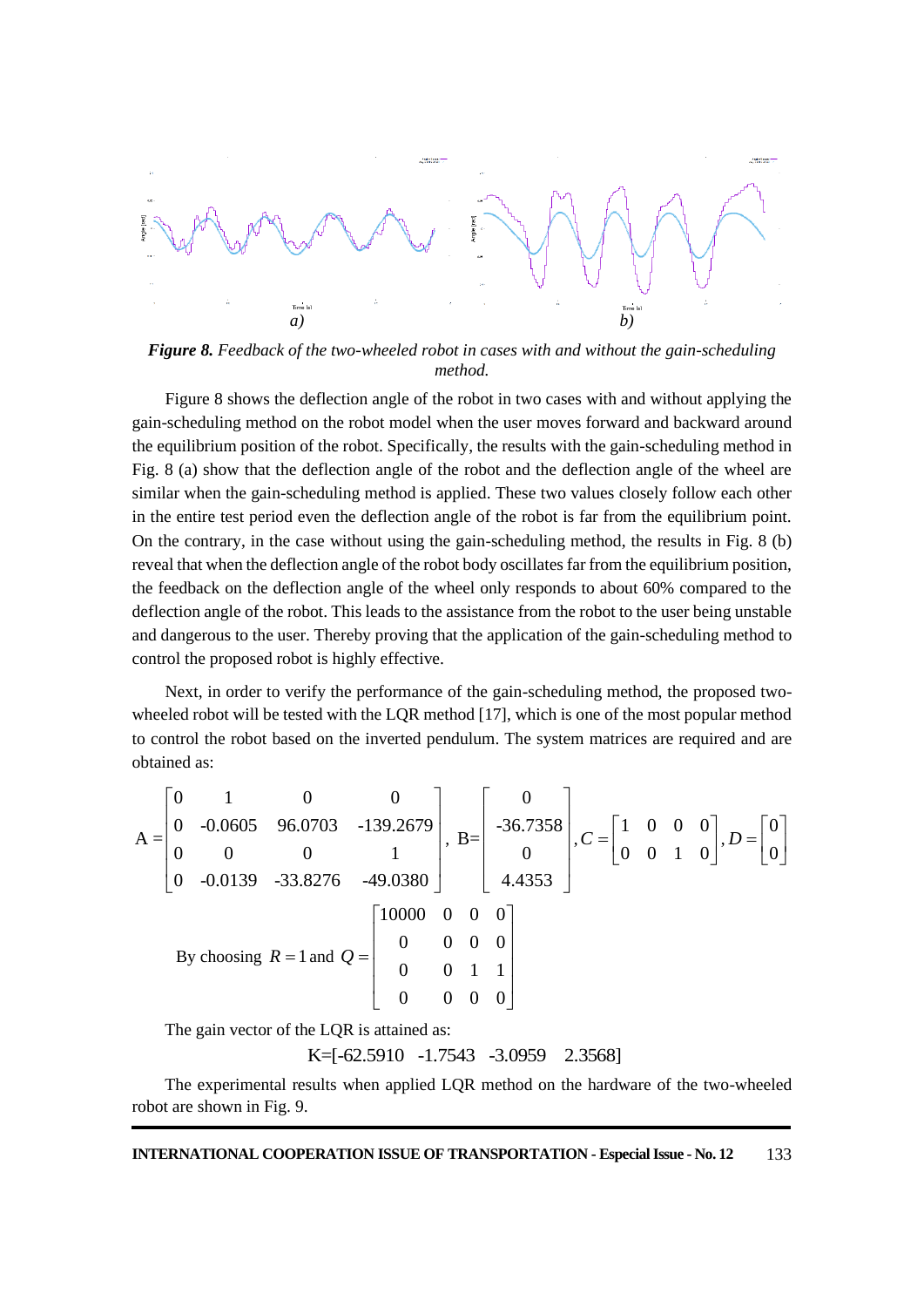

*Figure 9. Feedback of the two-wheeled robot to the user when LQR method is applied.*

Results in Fig. 9 show that the LQR method works quite well and stably with the deflection angle of the inverted pendulum (phi) around the equilibrium point. In the period from 0s to 0.7s, when the user needs to maintain balance, the tilt angle of the robot (phi) oscillates around the equilibrium position (0 rad), so the position of the robot is almost unchanged and always kept in an upright position for both the robot and the user.

Next, when the user tends to move backwards (from 0rad to -0.25rad), the wheel of the robot moves with a very small deflection angle at a time interval of 0.7s. The user then creates a force to make a deflection angle of the handle to move it forward from -0.25rad to 0rad, the robot has a position feedback from 0m to +0.22m to regain the new balance position. This process is repeated at subsequent intervals in the test period.

It can be seen that when the LQR method is used, the inverted pendulum model can work effectively around the equilibrium position. However, when there are external forces from the user, it does not timely respond to these forces. Thus, we can see that when the gain-scheduling method is applied, this problem is completely solved. The two-wheeled robot works completely stable even the deflection angle is big to support the user moving as above-mentioned.

### **V. CONCLUSION**

In this article, a completed hardware and performance test results of the two-wheeled robot to support the elder in walking were presented. The two-wheeled robot is based on the inverted pendulum which is linearized by utilizing the lie algebra method. The gain-scheduling method for a nonlinear system was proposed to apply to a two-wheeled robot. Thus, the performance of the two-wheeled robot is greatly improved. This is verified by experimental results which show that the time response of the two-wheeled robot is instantaneous. As a result, the two-wheeled robot is really effective to support the elder or disable in walking or standing.